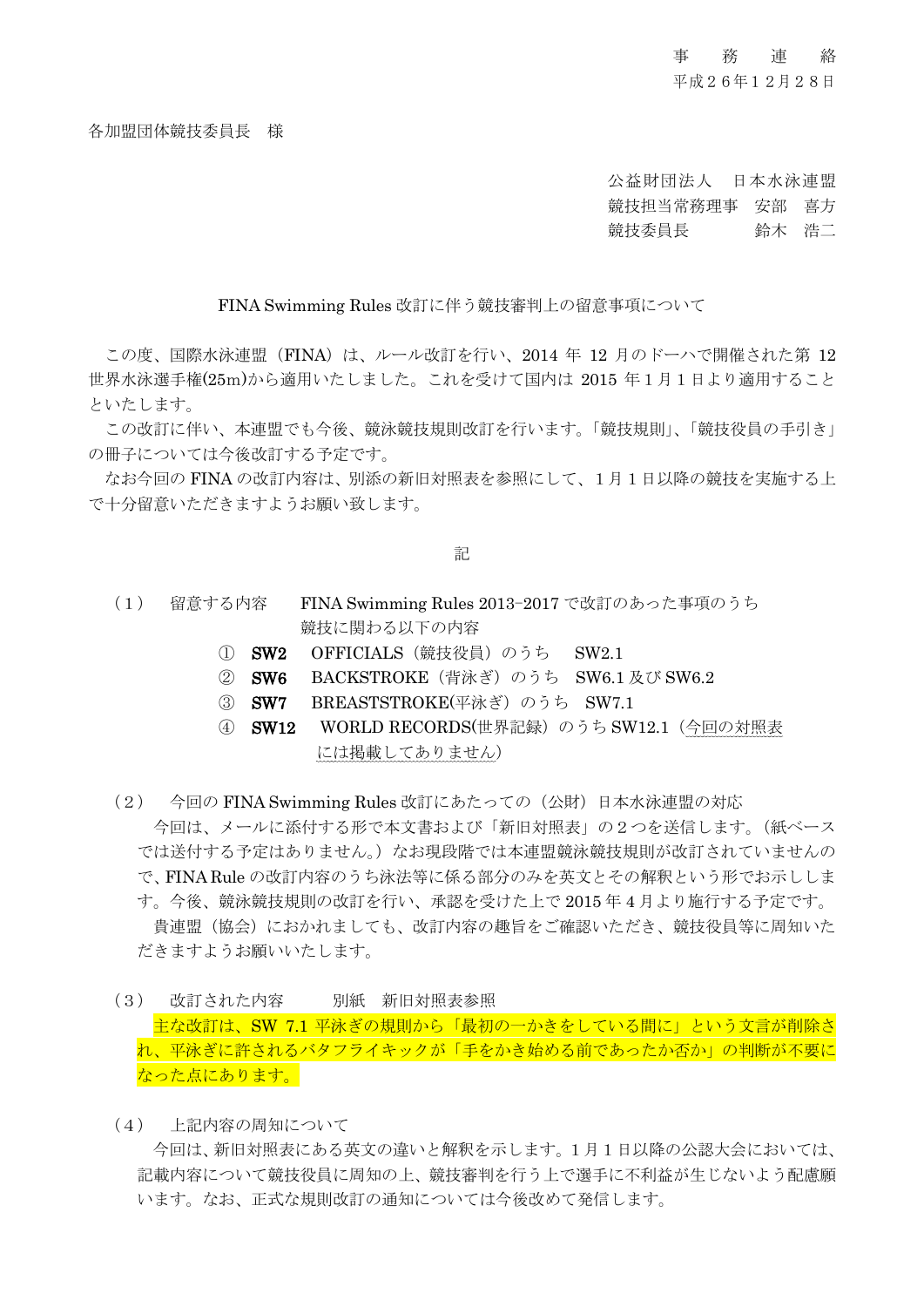| <b>SW</b>  | 改訂前                                                                          | 改訂後(FINA CONGRESS - DOHA 2014: SWIMMING)                                     |
|------------|------------------------------------------------------------------------------|------------------------------------------------------------------------------|
| SW2.1.6    |                                                                              | "A disqualification for starting before the starting signal must be observed |
| <b>NEW</b> |                                                                              | and confirmed by both the starter and the referee.                           |
|            |                                                                              | Renumber thereafter"                                                         |
|            |                                                                              | 出発合図が発せられる前の失格の決定は、審判長と出発合図員の両者によって                                          |
|            |                                                                              | 行われる。                                                                        |
|            |                                                                              | 解釈審判長と出発合図員の両者が確認する必要があるという内容になった。                                           |
| SW 2.1.6   | The referee shall disqualify any swimmer for any violation of the rules that | The referee shall disqualify any swimmer for any other violation of the      |
|            | he personally observes. The referee may also disqualify any swimmer for      | rules that he personally observes. The referee may also disqualify any       |
|            | any violation reported to him by other authorised officials. All             | swimmer for any violation reported to him by other authorised officials. All |
|            | disqualifications are subject to the decision of the referee.                | disqualifications are subject to the decision of the referee.                |
|            | 審判長自身が監察したり、他の審判によって報告された違反について失格にす                                          | 解釈変更なし(other が加わっても伝える意味は変わらない)                                              |
|            | ることができる。全ての失格処分決定は審判長が行う                                                     |                                                                              |
| SW 2.6.3   | In individual events of 800 and 1500 metres, each inspector of turns at the  | In individual events of 800 and 1500 metres, each an inspector of turns at   |
|            | turning end of the pool shall record the number of laps completed by the     | the start or turning end of the pool shall record the number of laps         |
|            | swimmer in his lane and keep the swimmer informed of the remaining           | completed by the swimmer in his lane and keep the swimmer informed of        |
|            | number of laps to be completed by displaying "lap cards". Semi-electronic    | the remaining number of laps to be completed by displaying "lap cards".      |
|            | equipment may be used, including under water display.                        | Semi-Electronic equipment may be used, including under water display.        |
|            |                                                                              |                                                                              |
|            | 800m および 1500m の個人競技においては、その担当レーンの泳者が完了し                                     | 800m および 1500m の個人競技においては、スタート側または折り返し側の                                     |
|            | た折り返し回数を記録する。泳者には、「ラップカード」を見せながら残りの                                          | 折返監察員は、その担当レーンの泳者が完了した折り返し回数を記録する。泳                                          |
|            | 折り返し回数を知らせる。ラップカウンターを使用してもよい                                                 | 者には、「ラップカード」を見せながら残りの折り返し回数を知らせる。ラッ                                          |
|            |                                                                              | プカウンターを使用してもよい                                                               |
|            |                                                                              | 解釈水中ラップカウンターの使用が規則に加わった。                                                     |
| SW 6.1     | Prior to the starting signal, the swimmers shall line up in the water facing | Prior to the starting signal, the swimmers shall line up in the water facing |
|            | the starting end, with both hands holding the starting grips. Standing in or | the starting end, with both hands holding the starting grips. Standing in or |
|            | on the gutter or bending the toes over the lip of the gutter is prohibited.  | on the gutter or bending the toes over the lip of the gutter is prohibited.  |